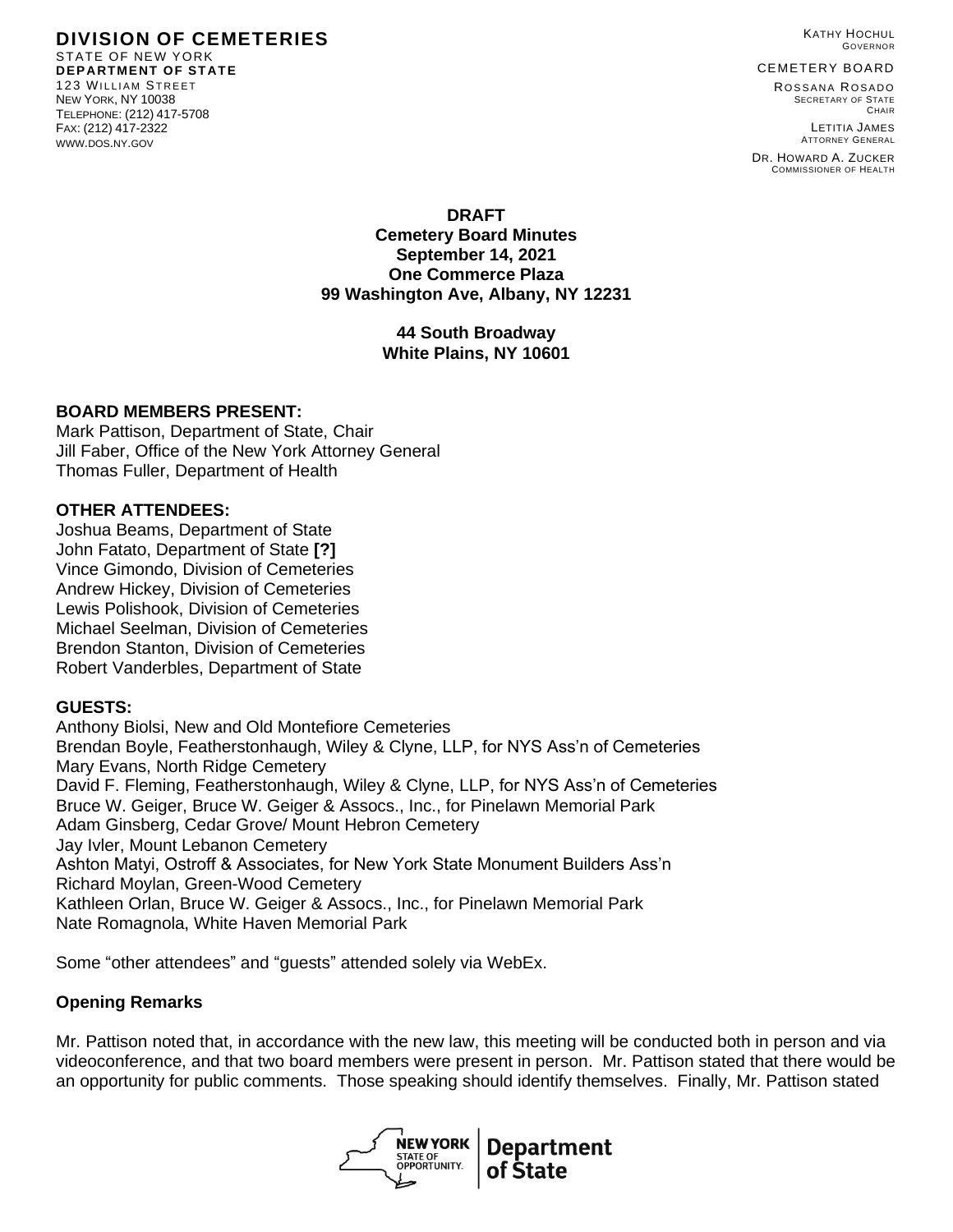that the Board might go into executive session. If it does, it will keep the WebEx meeting open for when it exits executive session.

Mr. Vanderbles, counsel to the Division and Board, noted that we are operating pursuant to Chapter 417 of the laws of 2021, which allows for meetings in whole or part by videoconference. Mr. Vanderbles noted that the meeting will be recorded and transcribed.

### **21-09-A-55 Minutes of Previous Meetings**

Motion was made, seconded, and unanimously adopted approving the minutes of the Board's August 10, 2021 meeting.

## **21-09-B-56 Legislation and Regulations**

1. Legislation

Mr. Vanderbles reported that there was no relevant legislative activity in the last month.

2. Regulations

We have received approval to publish the notice of proposed rulemaking and hope to publish it in the September 29 or October 13 State Register. Once that occurs, there will be a 60-day public comment period.

Mr. Pattison added that this rule making was in response to the then-Governor's veto of abandonment legislation, in which he directed the Division to consider rule making to address those aspects of the vetoed bill that could be addressed by rule making.

# **21-09-C-57 Division Report**

Mr. Polishook reported as follows:

- 1. Forms: Forms for the following items are all but done, save for correction of a couple of typographical errors: applications for mausoleum and columbarium approval, applications concerning permanent maintenance loans, and supporting schedules. These should be posted before our next meeting.
- 2. Staffing: We are completing interviews for Associate Accountant and Administrative Assistant in Albany and hope to make recommendations for hiring soon. The goal is to fill these positions by early November. We are waiting for Division of Budget approval on three other positions.
- 3. Office consolidation: We are consolidating administrative functions in our Albany office. Please communicate with the Division via email to any staff member or to [cemeteryreports@dos.ny.gov.](mailto:cemeteryreports@dos.ny.gov) Please do not send multiple copies of documents, please do not send hard copies by FedEx, and please send all hard copies to the Albany office. Our longer-term goal is to have an electronic portal for submissions in addition to the one for annual reports but this is unlikely to happen any time soon.
- 4. Covid: The Division is unaware of any stress on the death care industry as a result of the pandemic.
- 5. Crematory Maintenance: If a crematory must close down for maintenance, please let the Division know.
- 6. City Cremations, No. 04-045: We sent a request for additional information to City Cremations on September 2 and have not yet received a response. We anticipate asking the Board to schedule a hearing before an ALJ on previously-proposed penalties.
- 7. Mount Olivet Cemetery, No. 41-012: The auditors have been delayed by several weeks in finishing their report.

# **21-09-D-58 Vandalism, Abandonment and Monument Repair or Removal Fund Report**

Assistant Director Alicia Young provided the vandalism report.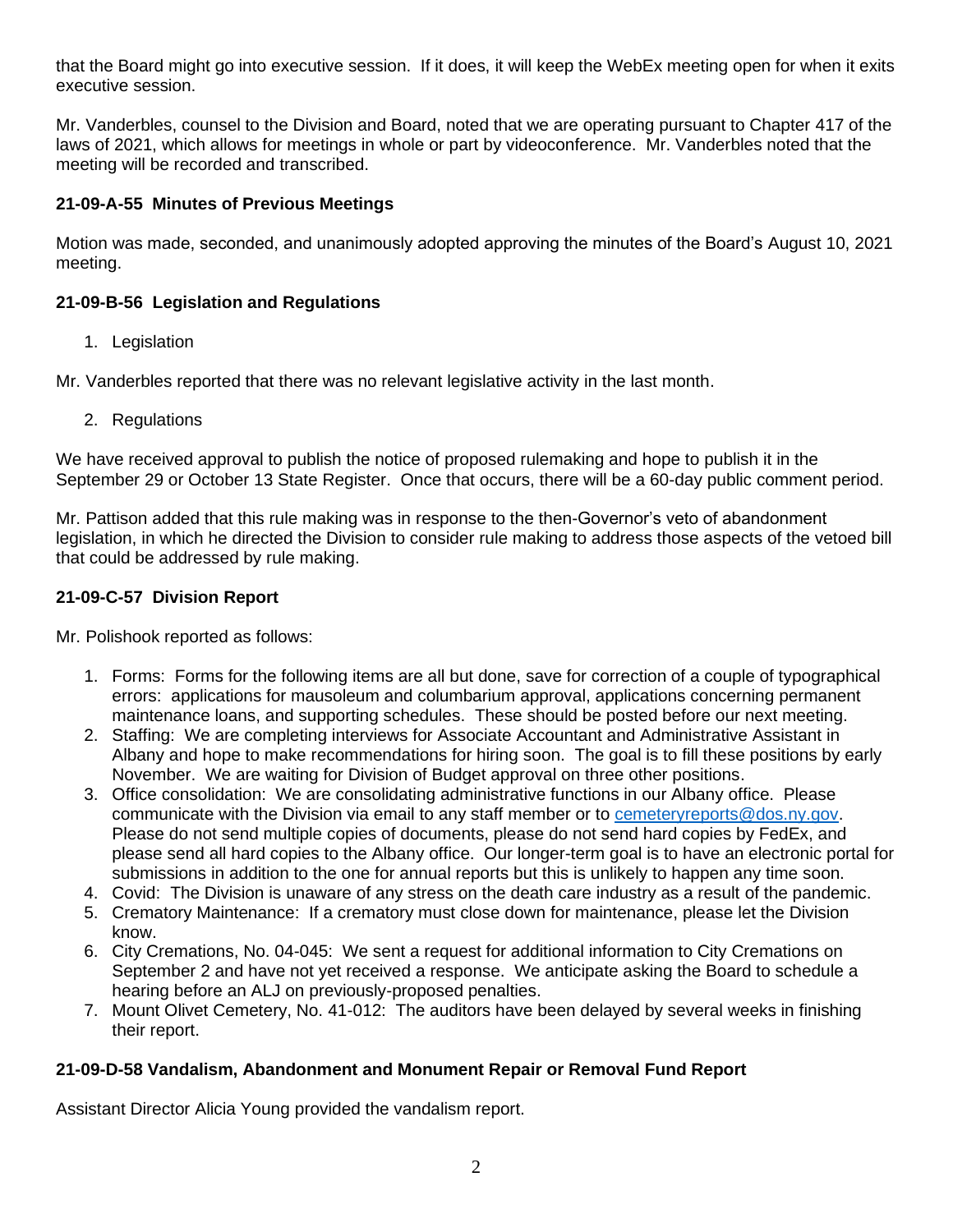Calendar year collections for the vandalism fund are \$567,908. Assessment collections are \$318,361. Fiscal year collections from April 1, 2021 are: Vandalism \$136,083; Assessment \$75,436.

Payments from the \$2 million vandalism fund appropriation are as follows:

We have made an initial payment of \$73,737.04 (representing 25% of the total) on seven applications approved this fiscal year. This year's approved applications total \$294,948 (including the funds already spent).

There remains approximately \$108,254.84 in funds committed for applications approved in fiscal years 2018/19 and 2019/20. There is approximately \$178,029.35 committed for applications approved in the 2020/21 fiscal year.

There are five applications in the pipeline for approval \$90,189.88; there are three applications presented today totaling \$86,832.30.

This means that approximately \$1.5 million of the Division's appropriation for the vandalism, abandonment and monument repair or removal fund remains available. The Division encourages cemeteries with hazardous monuments to apply for funds.

There is one application on the agenda for this meeting from Troy Cemetery Association (Oakwood Cemetery), No. 42-034.

### Black River Cemetery, No. 23-002 (Jefferson), \$28,653.20

Mr. Seelman reported that Black River Cemetery submitted an application for 30 hazardous monuments, and that he verified that they are in fact hazardous. The cemetery received two bids, the lesser of which was \$28,425. The bid listed "landscaping." The cemetery clarified was that this is to restore any damage done to the grounds because of the repairs. The low bidder listed this as a separate item; the other bidder did not. The legal notice was run properly, but the 60-day period expires September 26. The cemetery has been notified to let the Division know if it receives any response to the legal notice.

Mr. Vanderbles asked whether the grading and reseeding is generally performed in repairing hazardous monuments. Mr. Polishook confirmed that.

Mr. Vanderbles suggested that the Board's approval be contingent on no one coming forward in response to the legal notice within the 60-day period.

Motion was made, seconded, and unanimously adopted approving the application in the amount of \$28,653.20, contingent on the fact that no lot owner comes forward during the comment period to repair the monuments.

### Grove Cemetery, No. 51-023 (Steuben), \$32,833.00

Grove Cemetery in the Town and Village of Bath has previously received funds for repair of hazardous monuments. Mr. Stanton inspected the monuments and found that they are in fact hazardous.

Motion was made, seconded, and unanimously adopted approving the application in the amount of \$32,833.

### Riverside Cemetery, No. 08-009 (Chemung), \$25,346.10

Mr. Stanton stated that Riverside Cemetery is located in the Town of Chemung, and has also previously repaired hazardous monuments. Mr. Stanton confirmed that the monuments identified appear hazardous.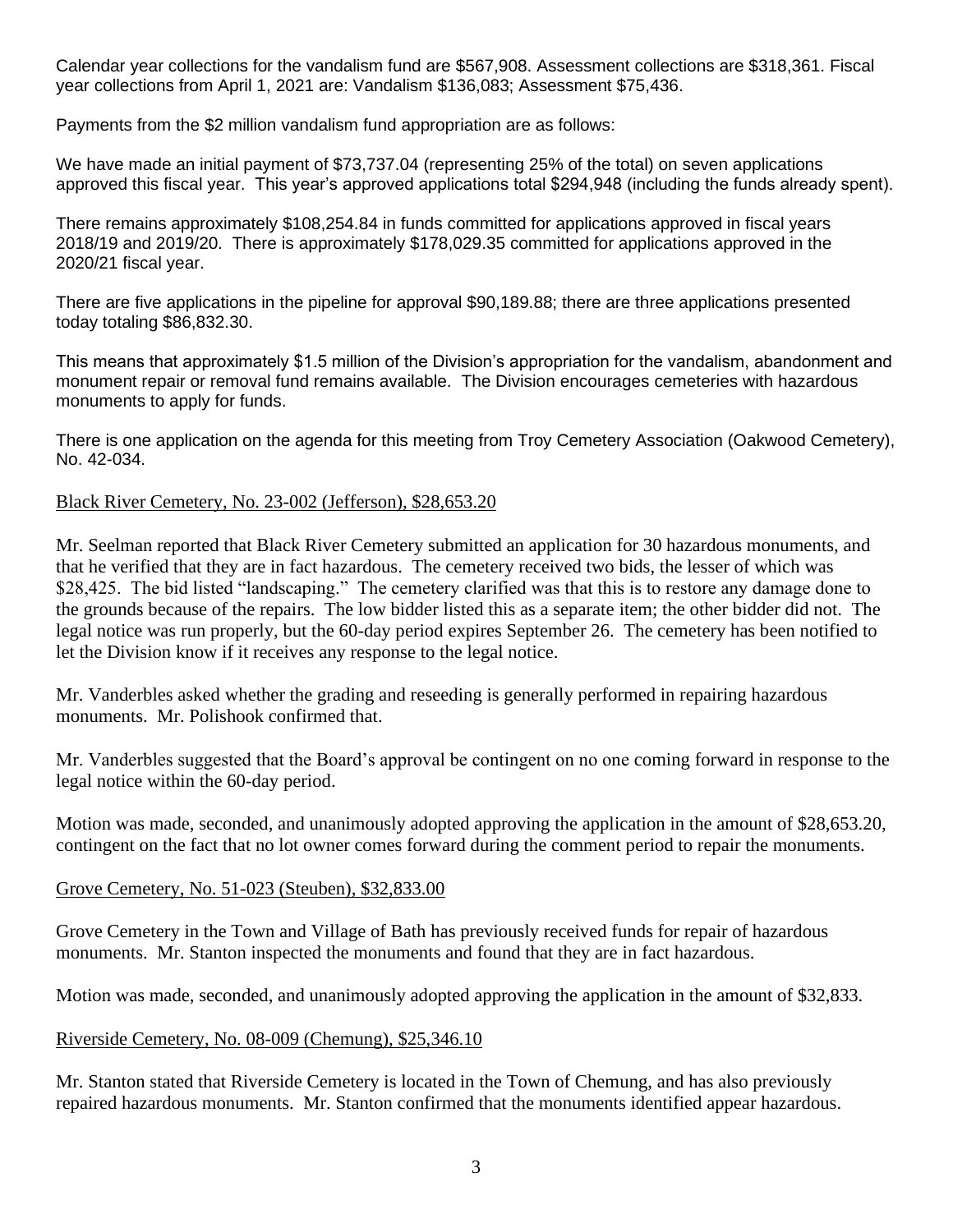Motion was made, seconded, and unanimously adopted approving the application in the amount of \$25,346.10.

# **21-09-E-59 32-015 North Ridge Cemetery – Columbarium**

Michael Seelman stated that this is a 38-acre cemetery in Niagara County. The cemetery has a 48-niche columbarium with only 11 spaces remaining. They seek approval of installation of a 48-niche columbarium next to the existing one at the rear of the cemetery. The cemetery has made appropriate postings and received no negative comments. The total cost is \$22,250. From the investigative perspective, the cemetery has met the requirements of the regulations.

Mr. Polishook stated that the cemetery will need to raise its prices for niches; Ms. Young added that Ms. Richardson's ROI nets out the permanent maintenance contribution from return on investment. Ms. Young pointed out that while this has been traditional Division practice it makes the PM contribution look like an expense, which it is not.

Mary Evans spoke for the cemetery and indicated that the cemetery had increased niche prices. Ms. Evans added that the cemetery has a sizable permanent maintenance fund so the PM fund does generate income for current maintenance.

Mr. Vanderbles asked what it would cost to maintain the columbarium. Ms. Evans stated that she was unaware whether the cemetery has power washed the columbarium but if it was done there was no expense associated with it.

Ms. Faber asked whether the Division's report is based on previous pricing. Mr. Polishook indicated that he believed the projections in the Division's report took into account the new prices.

Motion was made, seconded, and unanimously adopted approving the application, the total cost of the columbarium not to exceed \$21,500.

### **21-09-F-60 15-071 Woodlawn Cemetery – Nunc Pro Tunc Columbarium**

Michael Seelman indicated that Woodlawn Cemetery, a 46-acre cemetery in Erie County, has a combined mausoleum and columbarium that is becoming full, with only 10 niches remaining. In 2019, the cemetery's board approved the installation of a new 48-niche columbarium. The cemetery installed the columbarium at a cost of \$23,676 without Division approval. The cemetery's board has stated that it is unaware that approval is required. The cemetery has sold 12 niches and recouped the cost of installation. The cemetery did not post signs as required.

Mr. Polishook asked Mr. Seelman to elaborate on the location; Mr. Seelman added that the columbarium does not appear to encroach on any existing graves.

Mr. Vanderbles asked about a 1996 project in which they built a mausoleum without board approval. Some discussion ensued as to whether any 1996 board members were still on the board in 2019; Mr. Polishook stated he believed there were not.

Mr. Vanderbles added that the Board could impose a civil penalty of \$1,000 after a hearing or order the cemetery to comply with the provisions of the statute.

Mr. Polishook suggested that the cemetery should send representatives to the next training opportunity the Division provides in Western New York but opposed requiring the cemetery to attend such a training because none is currently scheduled.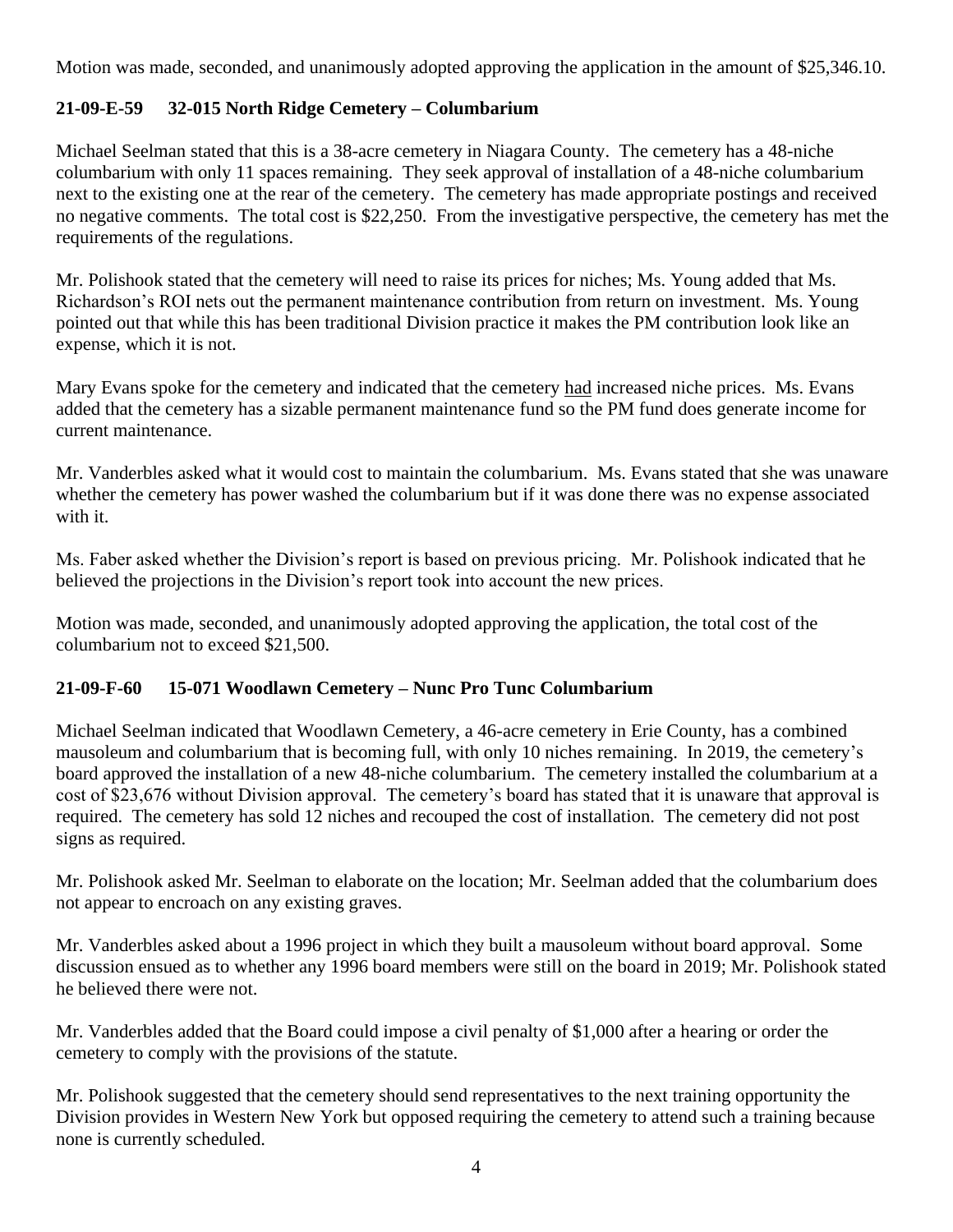Ms. Faber asked whether we could condition approval on cemetery board members attending training.

Mr. Polishook reiterated that no training is scheduled.

Mr. Pattison recommended that the Board approve the application and direct the Division to notify the cemetery of upcoming training opportunities.

Motion was made, seconded, and unanimously adopted approving the application nunc pro tunc and directing the Division to notify the cemetery of the next upcoming training and ask them to attend or find another way to ensure that the cemetery's board is trained in the Division's regulations.

# **21-09-G-61 38-049 West Monroe Cemetery – Nunc Pro Tunc Land Purchase**

Mr. Seelman stated that West Monroe Cemetery is a four-acre rural cemetery in Oswego County. The cemetery's board realized that it had only two graves left to sell. They had been pursuing the only adjoining land to the existing cemetery, directly behind and to the west, as well as a 20-foot strip to the east. The cemetery submitted an application for approval to purchase this land but closed shortly after that before the Division reviewed the application.

The cemetery paid \$20,000 for 1.55 acres. The cemetery received one appraisal for \$19,000, but was unsuccessful in trying to obtain a second appraisal because this occurred at the beginning of the pandemic.

This is the only undeveloped property abutting the cemetery.

The parcel purchased is a hay field so it will not require extensive development to be used for burial. There have been no burials yet in this area. On average, the cemetery sells 13 graves a year.

Mr. Seelman indicated that the current board is the same board that purchased this parcel.

Mr. Vanderbles stated his understanding that longstanding practice was for the board to ask for two appraisals. Mr. Vanderbles indicated that possible courses of action included a financial penalty of \$1,000 or ordering the cemetery to take action to come into compliance with the statute which could include sale of the land.

Mr. Pattison noted that appraisals typically establish a range and not a precise number. Mr. Polishook noted that this appraiser did not provide a range but only provided a bottom-line number but noted that we have previously discussed the fact that appraisals establish a range.

Mr. Polishook noted that for purchases of land for small amounts of money the Board has approved purchases or sales based on a single appraisal.

Mr. Pattison noted that this application is nunc pro tunc and that we could require a second appraisal.

Mr. Polishook also stated that the Board could require court approval.

Ms. Faber noted that the cemetery did file with us and presumably used an attorney, and wondered whether there was miscommunication between the cemetery and the attorney.

Mr. Seelman stated that they closed without approval because they finally had agreement on a purchase and they were down to two graves in the early stages of the pandemic.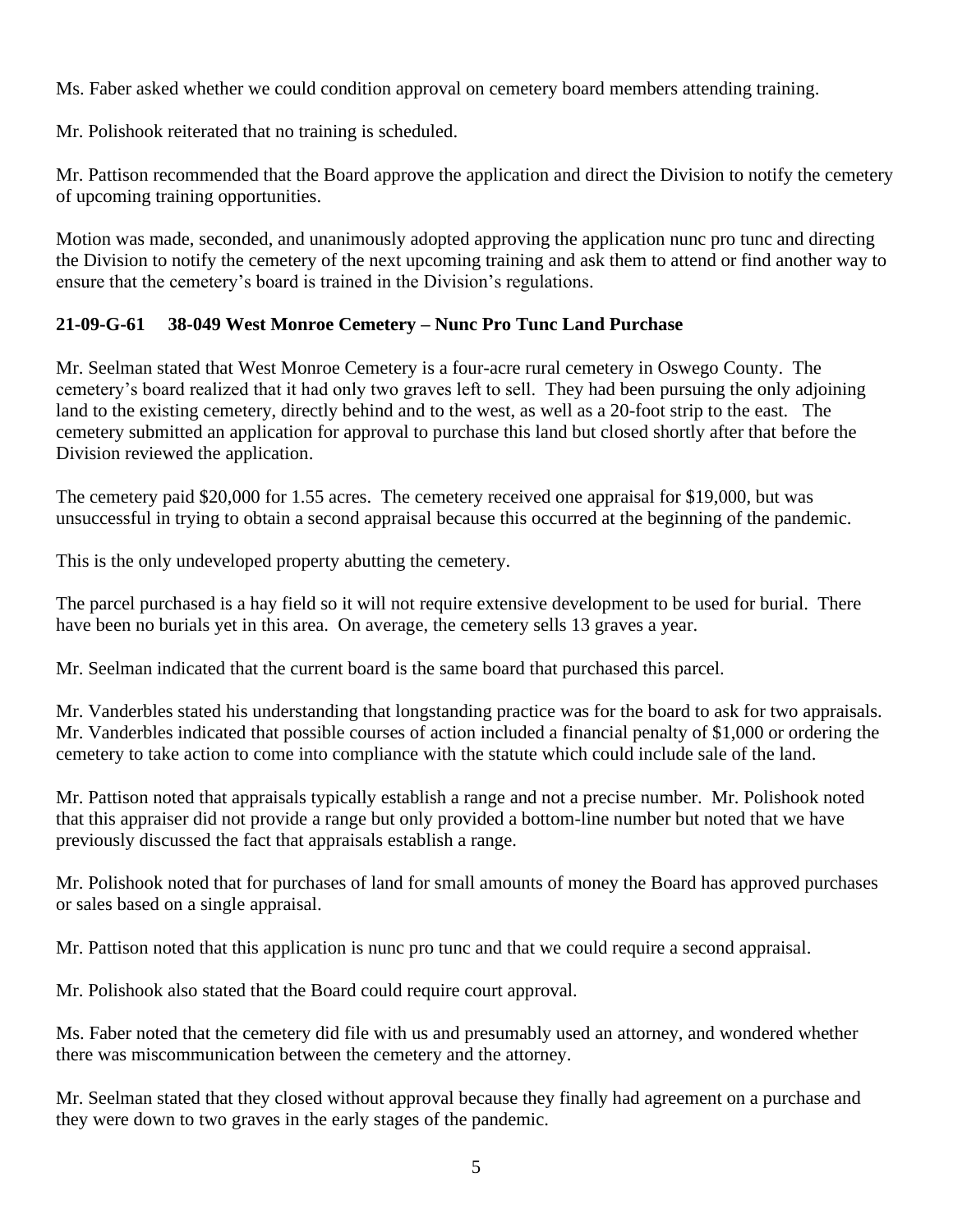Mr. Seelman noted that the graves in the newly-acquired land will sell for \$739,000.

Finally, Mr. Seelman noted that the cemetery did not look to the appraisal for the price; the appraisal was because of regulatory requirements.

Mr. Polishook added that typically cemeteries do not base the price on an appraisal, and that appraisals are usually after the fact.

Mr. Polishook suggested that the Board approve the purchase but defer action on any violation until the Division provides the Board with more information.

Mr. Pattison recommends that the Board approve the transaction and consider imposition of a fine.

Ms. Faber stated that the cemetery simply decided to proceed with the transaction and agrees that the Board should approve and impose a fine. The cemetery did not come to the Division and state that it was under the gun and ask for expedited action.

Mr. Pattison and Mr. Vanderbles stated that any notice of proposed fine would be subject to a hearing.

Motion was made, seconded, and unanimously adopted approving the purchase nunc pro tunc and directing the Division to issue a notice of violation and proposed penalty of up to \$1,000 subject to administrative review.

# **21-09-H-62 56-022 New Paltz Rural Cemetery – Easement and Cemetery Renovation**

Mr. Stanton stated that New Paltz Rural Cemetery operates a veterans section for Ulster County; Ulster County provides payment for graves and burials for veterans in that section. The section is almost full. The county now wants to develop a more comprehensive veterans cemetery within New Paltz Rural Cemetery and continue contracting with the cemetery for graves and interments.

At present, the cemetery seeks approval of an easement for the county and a major renovation for the construction of a building, drainage, and roadways necessary for the veterans' section, all at no cost to the cemetery.

The cemetery had 87 burials last year; about 35% are veterans paid for by Ulster County.

Mr. Vanderbles noted that this matter was discussed before the Board in February 2021. The proposed MOU and easement has been updated to address concerns about ownership of the columbarium to be constructed.

Mr. Vanderbles also noted that the revised documents are not a management agreement, but, rather, are provision of services under General Municipal Law section 165-a. Finally, counsel highlighted that the county is still seeking several other approvals: the County Legislature, Town, Village, and New York State Historic Preservation Office. Finally, Mr. Vanderbles stated that although the cemetery is contemplating the construction of a columbarium, that is not included in this application.

Motion was made, seconded, and unanimously adopted approving the application of New Paltz Rural Cemetery subject to obtaining all other required approvals, but does not include approval of other, future projects.

### **Public Comment**

Richard Moylan from Green-Wood Cemetery commented on the pricing discussion concerning North Ridge Cemetery. Mr. Moylan said that a good rule of thumb for pricing structures is three or 3.5 times cost.